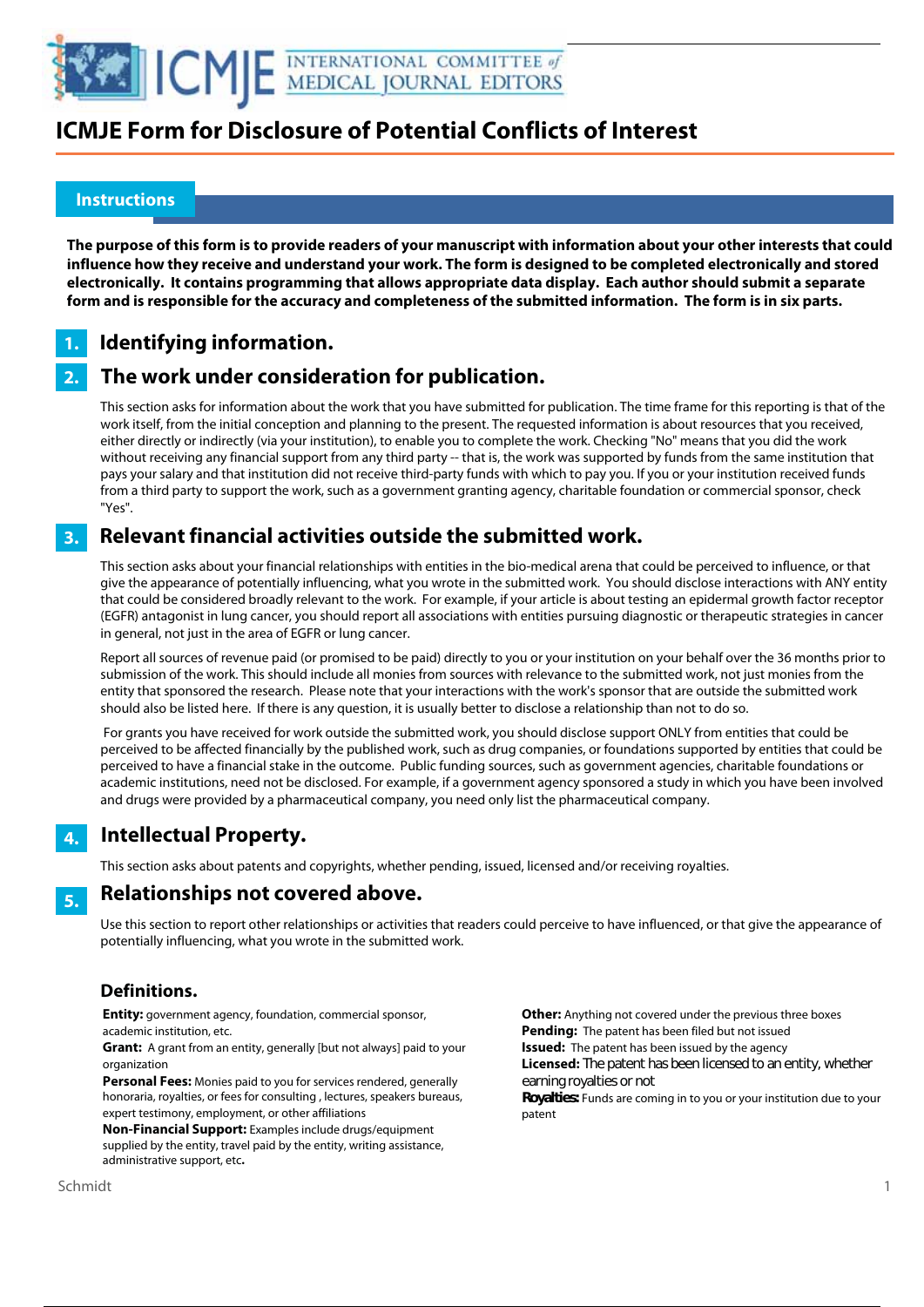

| <b>Section 1.</b>                      | <b>Identifying Information</b>                    |                                     |                            |
|----------------------------------------|---------------------------------------------------|-------------------------------------|----------------------------|
| 1. Given Name (First Name)<br>Jens-Ove |                                                   | 2. Surname (Last Name)<br>Schmidt   | 3. Date<br>04-January-2021 |
|                                        | 4. Are you the corresponding author?              | $\sqrt{\vert \gamma \vert}$<br>l No |                            |
| 5. Manuscript Title                    | Posttrombotisk syndrom og endovaskulær behandling |                                     |                            |
|                                        | 6. Manuscript Identifying Number (if you know it) |                                     |                            |

## **The Work Under Consideration for Publication**

Did you or your institution **at any time** receive payment or services from a third party (government, commercial, private foundation, etc.) for any aspect of the submitted work (including but not limited to grants, data monitoring board, study design, manuscript preparation, statistical analysis, etc.)?

|  | Are there any relevant conflicts of interest? | l Yes | $ \boldsymbol{\sqrt} $ No |  |
|--|-----------------------------------------------|-------|---------------------------|--|
|--|-----------------------------------------------|-------|---------------------------|--|

### **Relevant financial activities outside the submitted work. Section 3. Relevant financial activities outside the submitted work.**

Place a check in the appropriate boxes in the table to indicate whether you have financial relationships (regardless of amount of compensation) with entities as described in the instructions. Use one line for each entity; add as many lines as you need by clicking the "Add +" box. You should report relationships that were **present during the 36 months prior to publication**.

Are there any relevant conflicts of interest?  $\Box$  Yes  $\Box$  No

| Do you have any patents, whether planned, pending or issued, broadly relevant to the work? $\Box$ Yes $\Box$ No |  |  |  |  |  |
|-----------------------------------------------------------------------------------------------------------------|--|--|--|--|--|
|-----------------------------------------------------------------------------------------------------------------|--|--|--|--|--|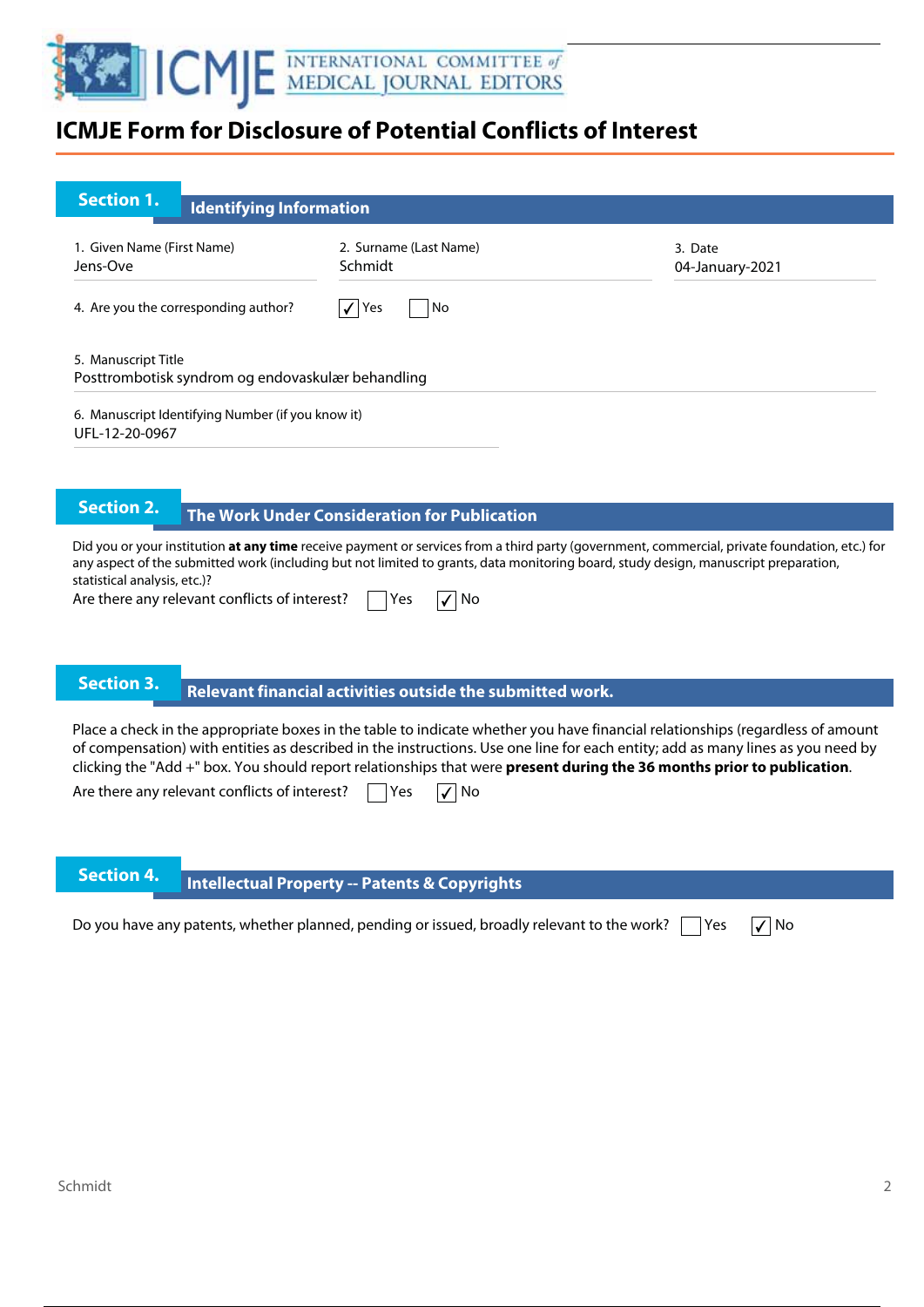

### **Section 5.** Relationships not covered above

Are there other relationships or activities that readers could perceive to have influenced, or that give the appearance of potentially influencing, what you wrote in the submitted work?

Yes, the following relationships/conditions/circumstances are present (explain below):

 $\sqrt{\sqrt{}}$  No other relationships/conditions/circumstances that present a potential conflict of interest

At the time of manuscript acceptance, journals will ask authors to confirm and, if necessary, update their disclosure statements. On occasion, journals may ask authors to disclose further information about reported relationships.

### **Section 6. Disclosure Statement**

Based on the above disclosures, this form will automatically generate a disclosure statement, which will appear in the box below.

Dr. Schmidt has nothing to disclose.

### **Evaluation and Feedback**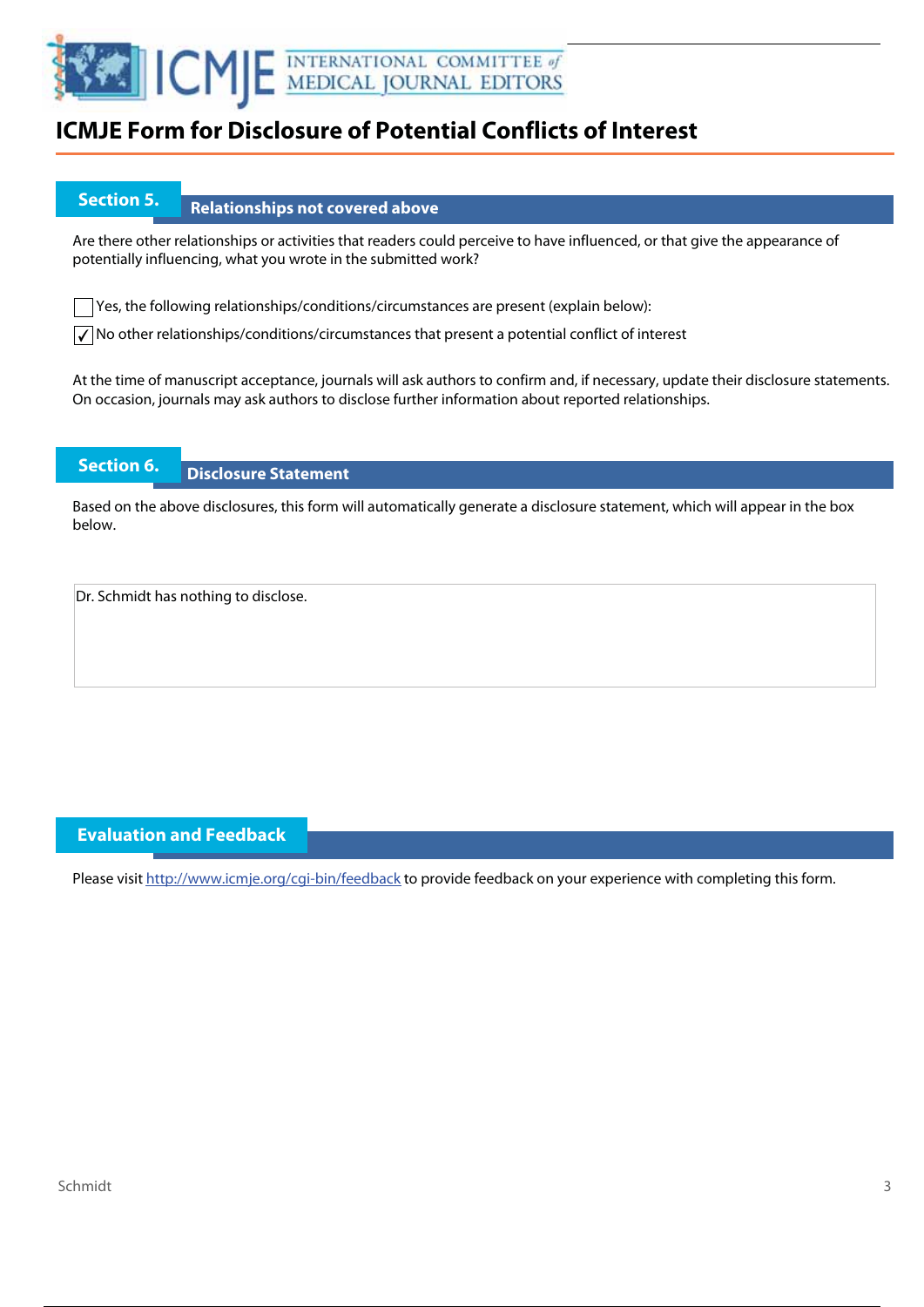

### **Instructions**

**The purpose of this form is to provide readers of your manuscript with information about your other interests that could influence how they receive and understand your work. The form is designed to be completed electronically and stored electronically. It contains programming that allows appropriate data display. Each author should submit a separate form and is responsible for the accuracy and completeness of the submitted information. The form is in six parts.** 

#### **Identifying information. 1.**

#### **The work under consideration for publication. 2.**

This section asks for information about the work that you have submitted for publication. The time frame for this reporting is that of the work itself, from the initial conception and planning to the present. The requested information is about resources that you received, either directly or indirectly (via your institution), to enable you to complete the work. Checking "No" means that you did the work without receiving any financial support from any third party -- that is, the work was supported by funds from the same institution that pays your salary and that institution did not receive third-party funds with which to pay you. If you or your institution received funds from a third party to support the work, such as a government granting agency, charitable foundation or commercial sponsor, check "Yes".

#### **Relevant financial activities outside the submitted work. 3.**

This section asks about your financial relationships with entities in the bio-medical arena that could be perceived to influence, or that give the appearance of potentially influencing, what you wrote in the submitted work. You should disclose interactions with ANY entity that could be considered broadly relevant to the work. For example, if your article is about testing an epidermal growth factor receptor (EGFR) antagonist in lung cancer, you should report all associations with entities pursuing diagnostic or therapeutic strategies in cancer in general, not just in the area of EGFR or lung cancer.

Report all sources of revenue paid (or promised to be paid) directly to you or your institution on your behalf over the 36 months prior to submission of the work. This should include all monies from sources with relevance to the submitted work, not just monies from the entity that sponsored the research. Please note that your interactions with the work's sponsor that are outside the submitted work should also be listed here. If there is any question, it is usually better to disclose a relationship than not to do so.

 For grants you have received for work outside the submitted work, you should disclose support ONLY from entities that could be perceived to be affected financially by the published work, such as drug companies, or foundations supported by entities that could be perceived to have a financial stake in the outcome. Public funding sources, such as government agencies, charitable foundations or academic institutions, need not be disclosed. For example, if a government agency sponsored a study in which you have been involved and drugs were provided by a pharmaceutical company, you need only list the pharmaceutical company.

#### **Intellectual Property. 4.**

This section asks about patents and copyrights, whether pending, issued, licensed and/or receiving royalties.

#### **Relationships not covered above. 5.**

Use this section to report other relationships or activities that readers could perceive to have influenced, or that give the appearance of potentially influencing, what you wrote in the submitted work.

### **Definitions.**

**Entity:** government agency, foundation, commercial sponsor, academic institution, etc.

**Grant:** A grant from an entity, generally [but not always] paid to your organization

**Personal Fees:** Monies paid to you for services rendered, generally honoraria, royalties, or fees for consulting , lectures, speakers bureaus, expert testimony, employment, or other affiliations

**Non-Financial Support:** Examples include drugs/equipment supplied by the entity, travel paid by the entity, writing assistance, administrative support, etc**.**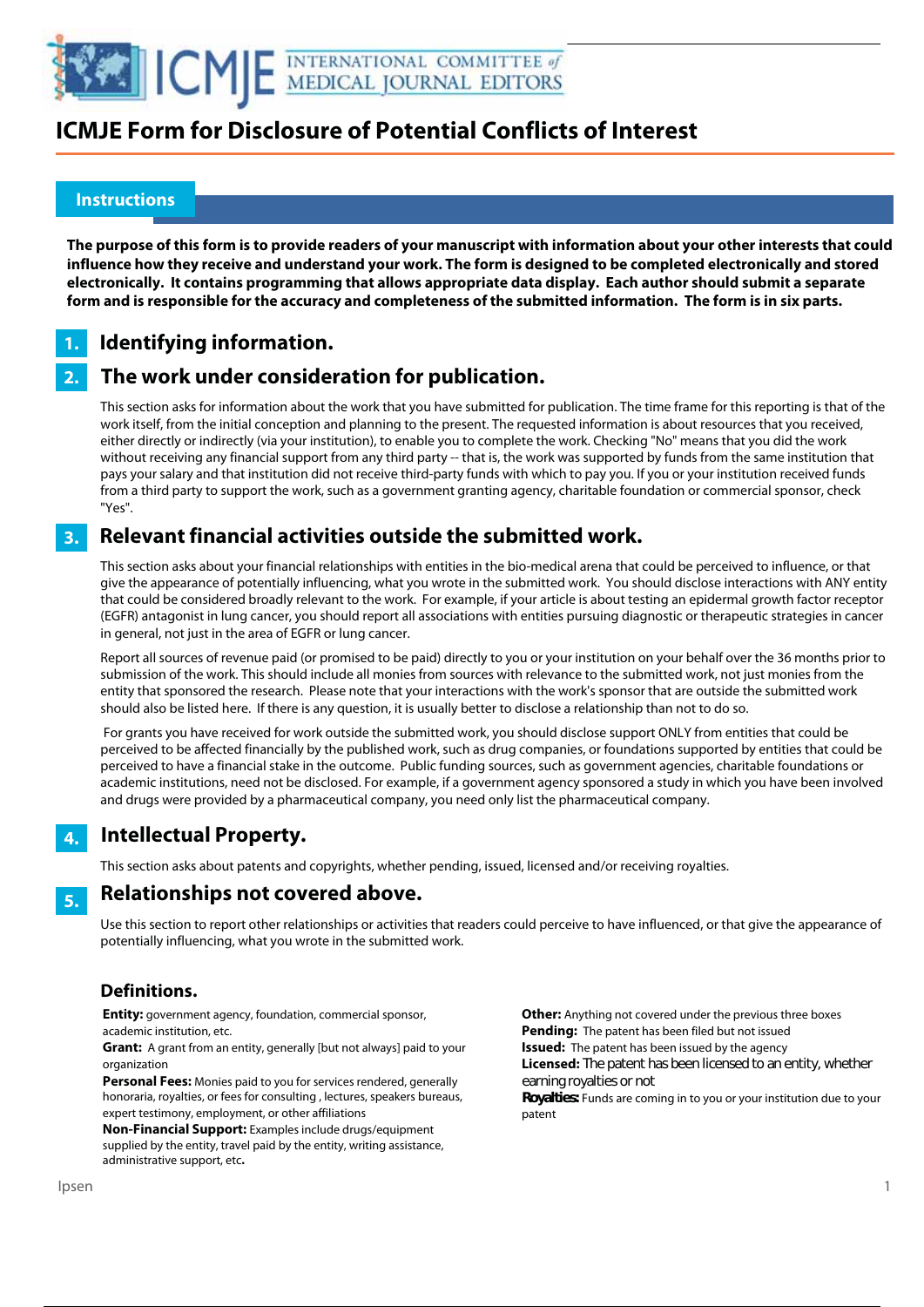

| 1. Given Name (First Name)<br>Marie Hvid |                                                   | 2. Surname (Last Name)<br>Ipsen | 3. Date                                         | 04-January-2021 |
|------------------------------------------|---------------------------------------------------|---------------------------------|-------------------------------------------------|-----------------|
| 4. Are you the corresponding author?     |                                                   | $\sqrt{ N}$<br>Yes              | Corresponding Author's Name<br>Jens-Ove Schmidt |                 |
| 5. Manuscript Title                      | Posttrombotisk syndrom og endovaskulær behandling |                                 |                                                 |                 |

## **The Work Under Consideration for Publication**

Did you or your institution **at any time** receive payment or services from a third party (government, commercial, private foundation, etc.) for any aspect of the submitted work (including but not limited to grants, data monitoring board, study design, manuscript preparation, statistical analysis, etc.)?

| Are there any relevant conflicts of interest? | <b>Yes</b> | ∣√∣No |
|-----------------------------------------------|------------|-------|
|                                               |            |       |

### **Relevant financial activities outside the submitted work. Section 3. Relevant financial activities outside the submitted work.**

Place a check in the appropriate boxes in the table to indicate whether you have financial relationships (regardless of amount of compensation) with entities as described in the instructions. Use one line for each entity; add as many lines as you need by clicking the "Add +" box. You should report relationships that were **present during the 36 months prior to publication**.

Are there any relevant conflicts of interest?  $\Box$  Yes  $\Box$  No

|  | Do you have any patents, whether planned, pending or issued, broadly relevant to the work? $\Box$ Yes $\Box$ No |  |  |  |  |  |
|--|-----------------------------------------------------------------------------------------------------------------|--|--|--|--|--|
|--|-----------------------------------------------------------------------------------------------------------------|--|--|--|--|--|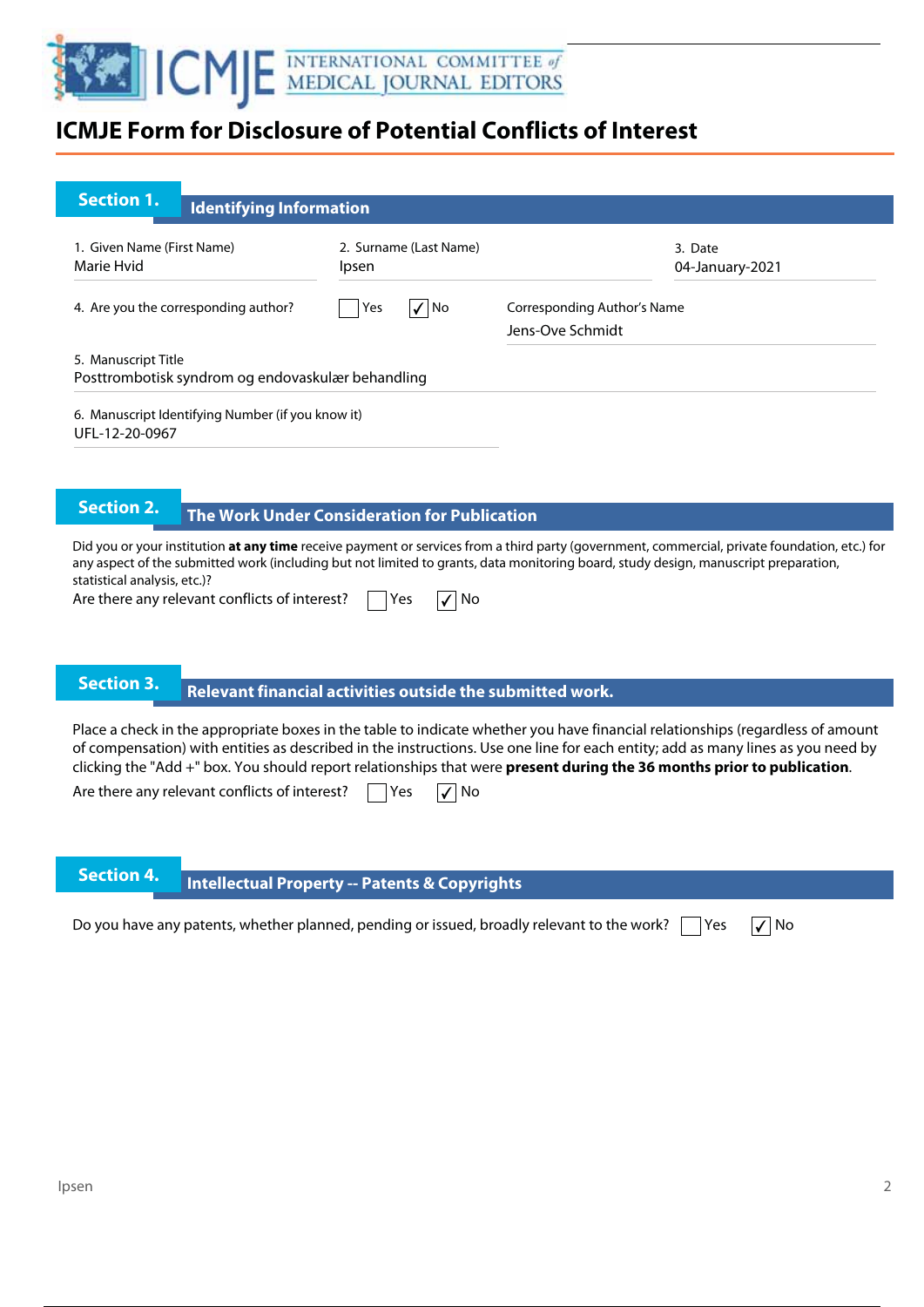

### **Section 5.** Relationships not covered above

Are there other relationships or activities that readers could perceive to have influenced, or that give the appearance of potentially influencing, what you wrote in the submitted work?

Yes, the following relationships/conditions/circumstances are present (explain below):

 $\sqrt{\sqrt{}}$  No other relationships/conditions/circumstances that present a potential conflict of interest

At the time of manuscript acceptance, journals will ask authors to confirm and, if necessary, update their disclosure statements. On occasion, journals may ask authors to disclose further information about reported relationships.

### **Section 6. Disclosure Statement**

Based on the above disclosures, this form will automatically generate a disclosure statement, which will appear in the box below.

Dr. Ipsen has nothing to disclose.

### **Evaluation and Feedback**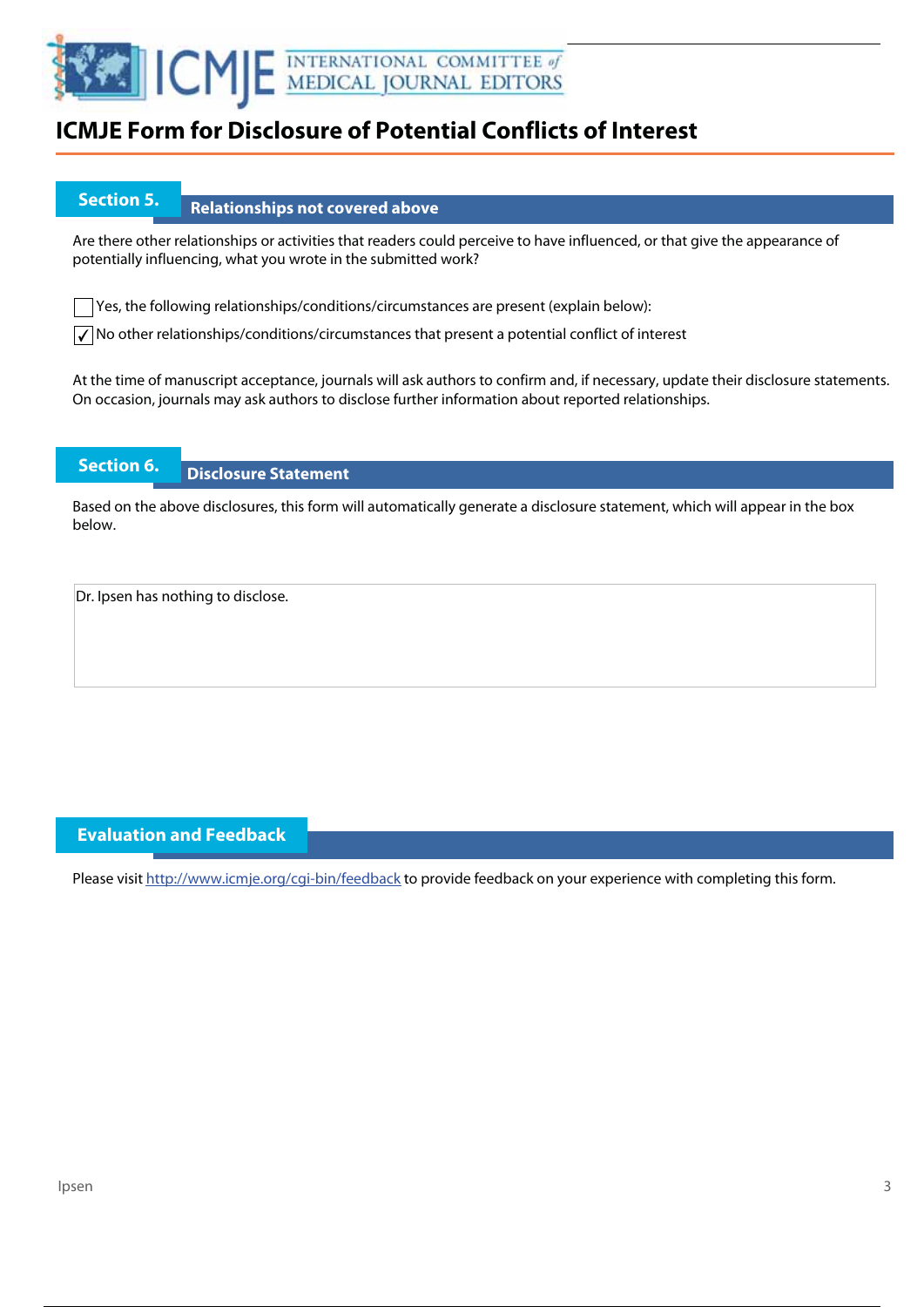

### **Instructions**

**The purpose of this form is to provide readers of your manuscript with information about your other interests that could influence how they receive and understand your work. The form is designed to be completed electronically and stored electronically. It contains programming that allows appropriate data display. Each author should submit a separate form and is responsible for the accuracy and completeness of the submitted information. The form is in six parts.** 

#### **Identifying information. 1.**

#### **The work under consideration for publication. 2.**

This section asks for information about the work that you have submitted for publication. The time frame for this reporting is that of the work itself, from the initial conception and planning to the present. The requested information is about resources that you received, either directly or indirectly (via your institution), to enable you to complete the work. Checking "No" means that you did the work without receiving any financial support from any third party -- that is, the work was supported by funds from the same institution that pays your salary and that institution did not receive third-party funds with which to pay you. If you or your institution received funds from a third party to support the work, such as a government granting agency, charitable foundation or commercial sponsor, check "Yes".

#### **Relevant financial activities outside the submitted work. 3.**

This section asks about your financial relationships with entities in the bio-medical arena that could be perceived to influence, or that give the appearance of potentially influencing, what you wrote in the submitted work. You should disclose interactions with ANY entity that could be considered broadly relevant to the work. For example, if your article is about testing an epidermal growth factor receptor (EGFR) antagonist in lung cancer, you should report all associations with entities pursuing diagnostic or therapeutic strategies in cancer in general, not just in the area of EGFR or lung cancer.

Report all sources of revenue paid (or promised to be paid) directly to you or your institution on your behalf over the 36 months prior to submission of the work. This should include all monies from sources with relevance to the submitted work, not just monies from the entity that sponsored the research. Please note that your interactions with the work's sponsor that are outside the submitted work should also be listed here. If there is any question, it is usually better to disclose a relationship than not to do so.

 For grants you have received for work outside the submitted work, you should disclose support ONLY from entities that could be perceived to be affected financially by the published work, such as drug companies, or foundations supported by entities that could be perceived to have a financial stake in the outcome. Public funding sources, such as government agencies, charitable foundations or academic institutions, need not be disclosed. For example, if a government agency sponsored a study in which you have been involved and drugs were provided by a pharmaceutical company, you need only list the pharmaceutical company.

#### **Intellectual Property. 4.**

This section asks about patents and copyrights, whether pending, issued, licensed and/or receiving royalties.

#### **Relationships not covered above. 5.**

Use this section to report other relationships or activities that readers could perceive to have influenced, or that give the appearance of potentially influencing, what you wrote in the submitted work.

### **Definitions.**

**Entity:** government agency, foundation, commercial sponsor, academic institution, etc.

**Grant:** A grant from an entity, generally [but not always] paid to your organization

**Personal Fees:** Monies paid to you for services rendered, generally honoraria, royalties, or fees for consulting , lectures, speakers bureaus, expert testimony, employment, or other affiliations

**Non-Financial Support:** Examples include drugs/equipment supplied by the entity, travel paid by the entity, writing assistance, administrative support, etc**.**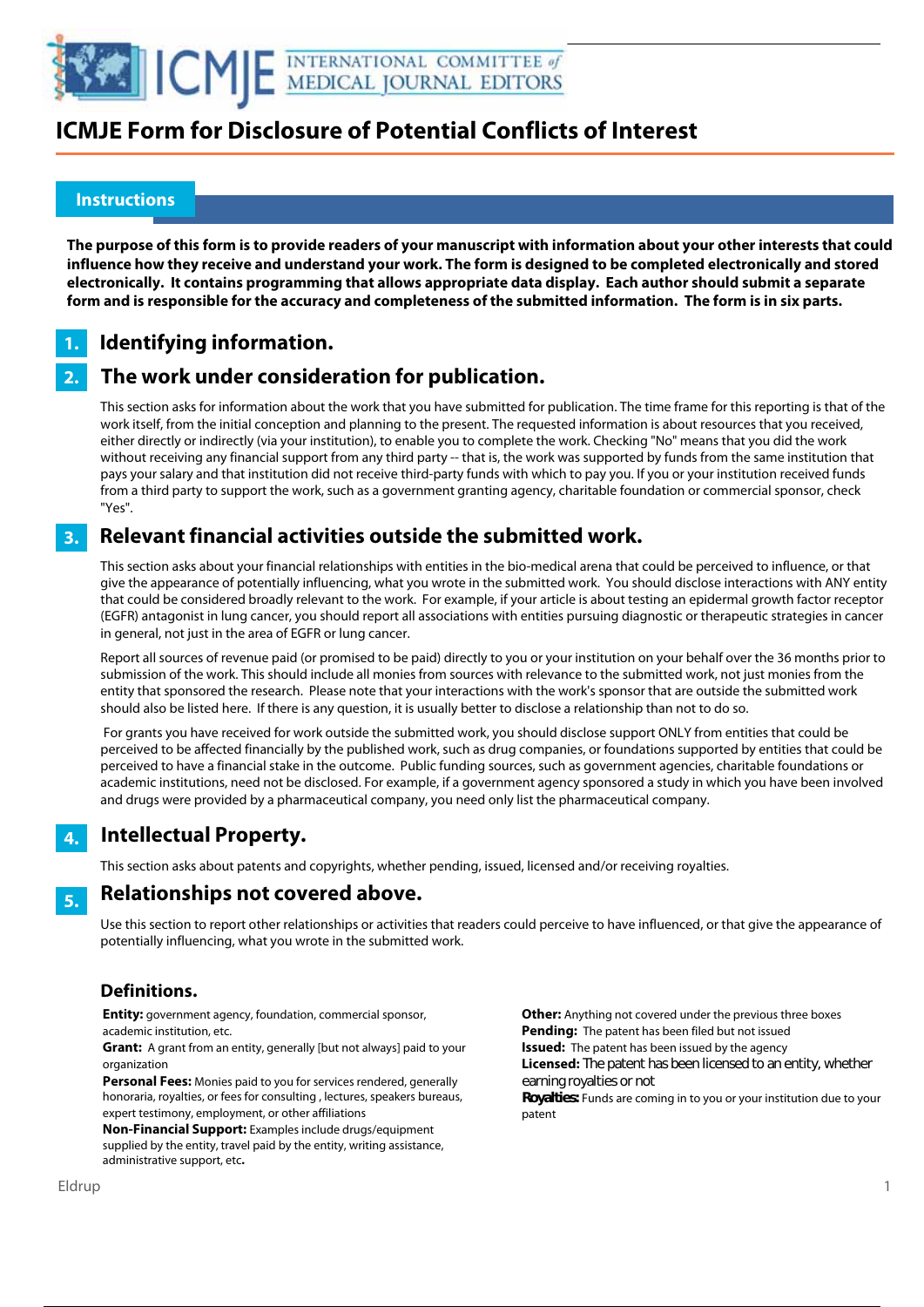

| <b>Section 1.</b>                     | <b>Identifying Information</b>                    |                                  |                                                 |
|---------------------------------------|---------------------------------------------------|----------------------------------|-------------------------------------------------|
| 1. Given Name (First Name)<br>Nicolaj |                                                   | 2. Surname (Last Name)<br>Eldrup | 3. Date<br>04-January-2021                      |
| 4. Are you the corresponding author?  |                                                   | $\sqrt{ N_0 }$<br>Yes            | Corresponding Author's Name<br>Jens-Ove Schmidt |
| 5. Manuscript Title                   | Posttrombotisk syndrom og endovaskulær behandling |                                  |                                                 |
| UFL-12-20-0967                        | 6. Manuscript Identifying Number (if you know it) |                                  |                                                 |

## **The Work Under Consideration for Publication**

Did you or your institution **at any time** receive payment or services from a third party (government, commercial, private foundation, etc.) for any aspect of the submitted work (including but not limited to grants, data monitoring board, study design, manuscript preparation, statistical analysis, etc.)?

| Are there any relevant conflicts of interest? | <b>Yes</b> | ∣√∣No |
|-----------------------------------------------|------------|-------|
|                                               |            |       |

### **Relevant financial activities outside the submitted work. Section 3. Relevant financial activities outside the submitted work.**

Place a check in the appropriate boxes in the table to indicate whether you have financial relationships (regardless of amount of compensation) with entities as described in the instructions. Use one line for each entity; add as many lines as you need by clicking the "Add +" box. You should report relationships that were **present during the 36 months prior to publication**.

Are there any relevant conflicts of interest?  $\Box$  Yes  $\Box$  No

| Do you have any patents, whether planned, pending or issued, broadly relevant to the work? $\Box$ Yes $\Box$ No |  |  |  |  |  |
|-----------------------------------------------------------------------------------------------------------------|--|--|--|--|--|
|-----------------------------------------------------------------------------------------------------------------|--|--|--|--|--|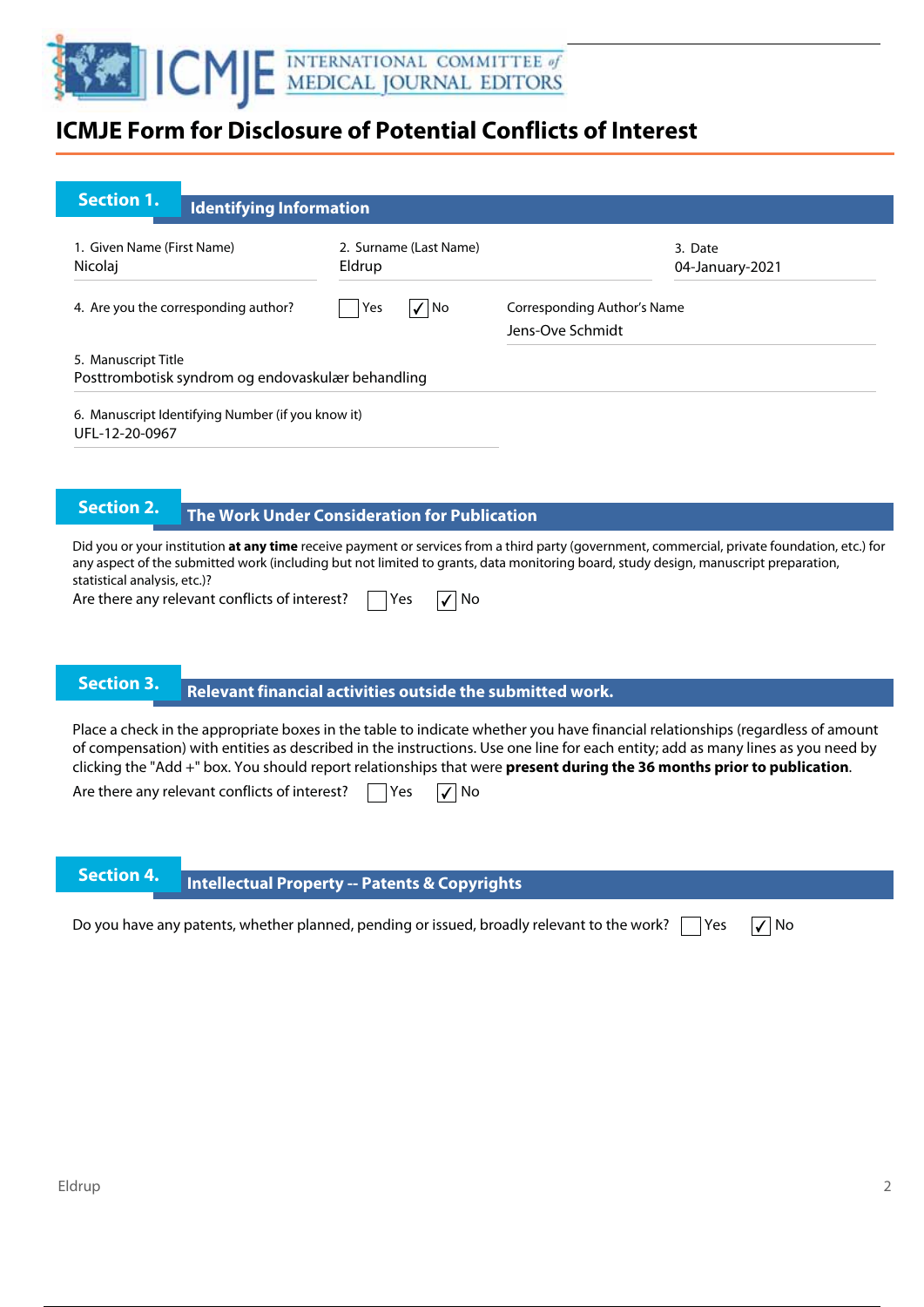

### **Section 5.** Relationships not covered above

Are there other relationships or activities that readers could perceive to have influenced, or that give the appearance of potentially influencing, what you wrote in the submitted work?

Yes, the following relationships/conditions/circumstances are present (explain below):

 $\sqrt{\sqrt{}}$  No other relationships/conditions/circumstances that present a potential conflict of interest

At the time of manuscript acceptance, journals will ask authors to confirm and, if necessary, update their disclosure statements. On occasion, journals may ask authors to disclose further information about reported relationships.

### **Section 6. Disclosure Statement**

Based on the above disclosures, this form will automatically generate a disclosure statement, which will appear in the box below.

Dr. Eldrup has nothing to disclose.

### **Evaluation and Feedback**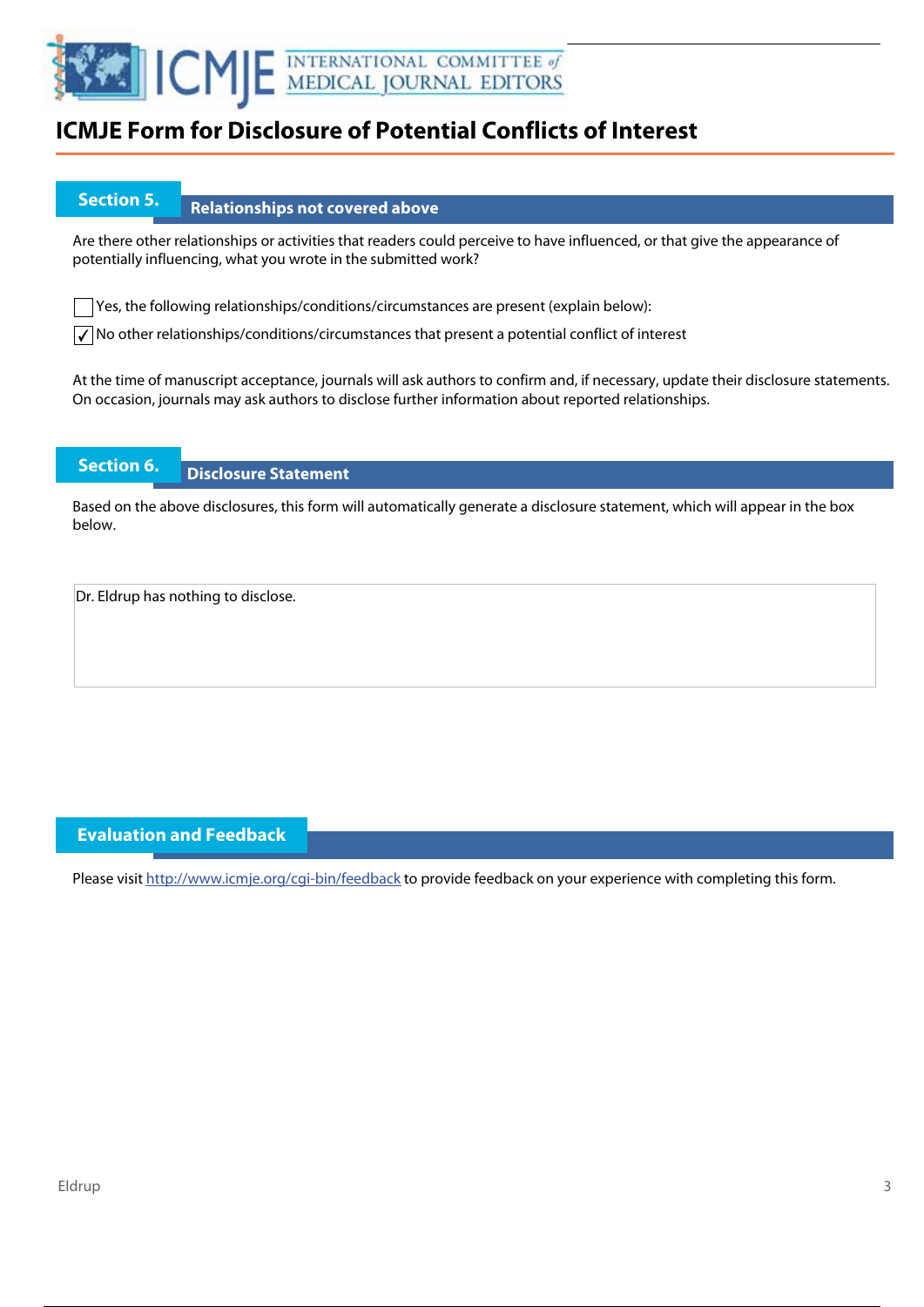

### **Instructions**

**The purpose of this form is to provide readers of your manuscript with information about your other interests that could influence how they receive and understand your work. The form is designed to be completed electronically and stored electronically. It contains programming that allows appropriate data display. Each author should submit a separate form and is responsible for the accuracy and completeness of the submitted information. The form is in six parts.** 

#### **Identifying information. 1.**

#### **The work under consideration for publication. 2.**

This section asks for information about the work that you have submitted for publication. The time frame for this reporting is that of the work itself, from the initial conception and planning to the present. The requested information is about resources that you received, either directly or indirectly (via your institution), to enable you to complete the work. Checking "No" means that you did the work without receiving any financial support from any third party -- that is, the work was supported by funds from the same institution that pays your salary and that institution did not receive third-party funds with which to pay you. If you or your institution received funds from a third party to support the work, such as a government granting agency, charitable foundation or commercial sponsor, check "Yes".

#### **Relevant financial activities outside the submitted work. 3.**

This section asks about your financial relationships with entities in the bio-medical arena that could be perceived to influence, or that give the appearance of potentially influencing, what you wrote in the submitted work. You should disclose interactions with ANY entity that could be considered broadly relevant to the work. For example, if your article is about testing an epidermal growth factor receptor (EGFR) antagonist in lung cancer, you should report all associations with entities pursuing diagnostic or therapeutic strategies in cancer in general, not just in the area of EGFR or lung cancer.

Report all sources of revenue paid (or promised to be paid) directly to you or your institution on your behalf over the 36 months prior to submission of the work. This should include all monies from sources with relevance to the submitted work, not just monies from the entity that sponsored the research. Please note that your interactions with the work's sponsor that are outside the submitted work should also be listed here. If there is any question, it is usually better to disclose a relationship than not to do so.

 For grants you have received for work outside the submitted work, you should disclose support ONLY from entities that could be perceived to be affected financially by the published work, such as drug companies, or foundations supported by entities that could be perceived to have a financial stake in the outcome. Public funding sources, such as government agencies, charitable foundations or academic institutions, need not be disclosed. For example, if a government agency sponsored a study in which you have been involved and drugs were provided by a pharmaceutical company, you need only list the pharmaceutical company.

#### **Intellectual Property. 4.**

This section asks about patents and copyrights, whether pending, issued, licensed and/or receiving royalties.

#### **Relationships not covered above. 5.**

Use this section to report other relationships or activities that readers could perceive to have influenced, or that give the appearance of potentially influencing, what you wrote in the submitted work.

### **Definitions.**

**Entity:** government agency, foundation, commercial sponsor, academic institution, etc.

**Grant:** A grant from an entity, generally [but not always] paid to your organization

**Personal Fees:** Monies paid to you for services rendered, generally honoraria, royalties, or fees for consulting , lectures, speakers bureaus, expert testimony, employment, or other affiliations

**Non-Financial Support:** Examples include drugs/equipment supplied by the entity, travel paid by the entity, writing assistance, administrative support, etc**.**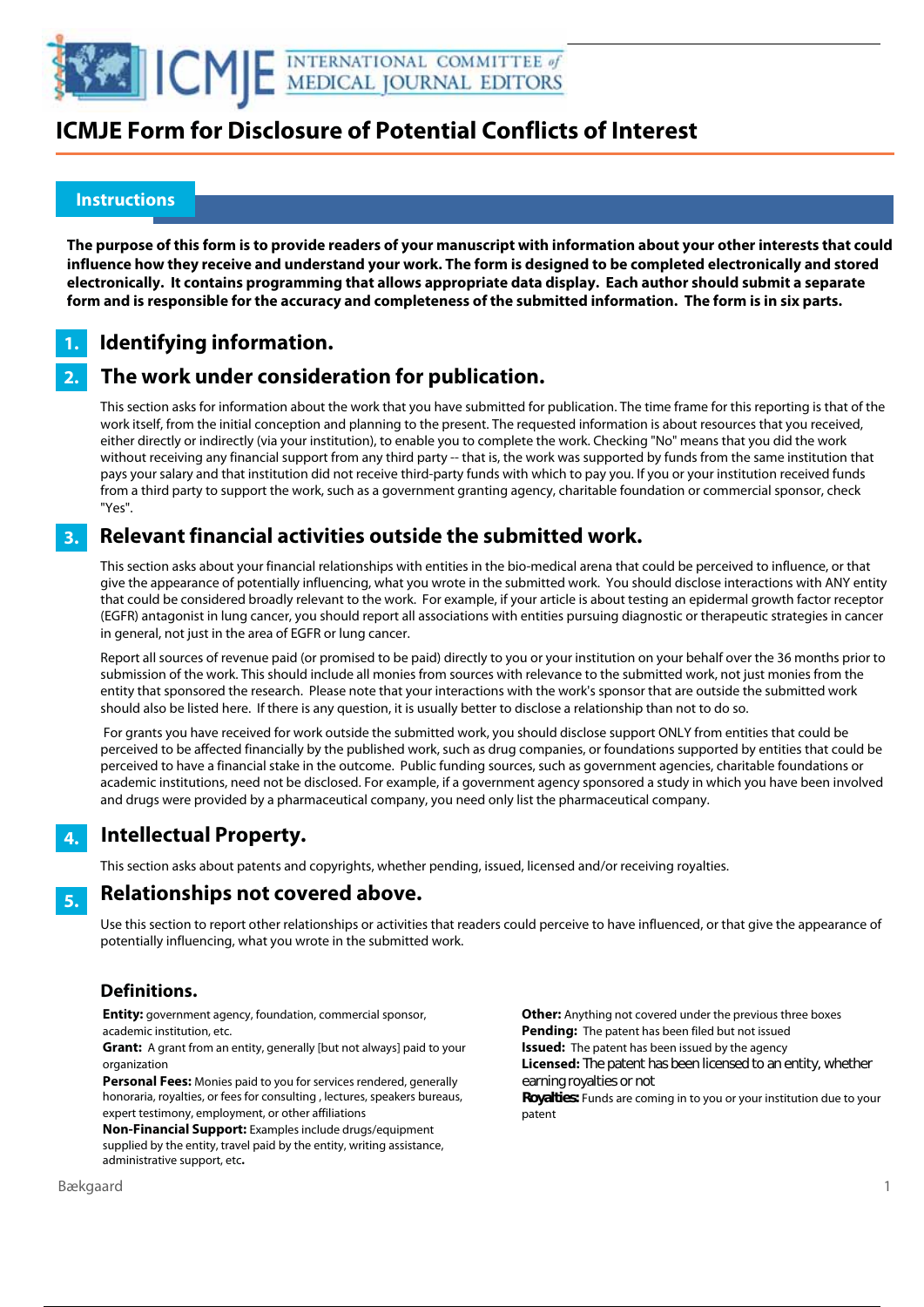

| <b>Section 1.</b>                          | <b>Identifying Information</b>                    |                                    |                                                 |
|--------------------------------------------|---------------------------------------------------|------------------------------------|-------------------------------------------------|
| 1. Given Name (First Name)<br><b>Niels</b> |                                                   | 2. Surname (Last Name)<br>Bækgaard | 3. Date<br>04-January-2021                      |
| 4. Are you the corresponding author?       |                                                   | $\sqrt{ N}$<br>Yes                 | Corresponding Author's Name<br>Jens-Ove Schmidt |
| 5. Manuscript Title                        | Posttrombotisk syndrom og endovaskulær behandling |                                    |                                                 |
| UFL-12-20-0967                             | 6. Manuscript Identifying Number (if you know it) |                                    |                                                 |

## **The Work Under Consideration for Publication**

Did you or your institution **at any time** receive payment or services from a third party (government, commercial, private foundation, etc.) for any aspect of the submitted work (including but not limited to grants, data monitoring board, study design, manuscript preparation, statistical analysis, etc.)?

 $\sqrt{}$  No

|  |  | Are there any relevant conflicts of interest? |  |  |  | l Ye |
|--|--|-----------------------------------------------|--|--|--|------|
|--|--|-----------------------------------------------|--|--|--|------|

### **Relevant financial activities outside the submitted work. Section 3. Relevant financial activities outside the submitted work.**

Place a check in the appropriate boxes in the table to indicate whether you have financial relationships (regardless of amount of compensation) with entities as described in the instructions. Use one line for each entity; add as many lines as you need by clicking the "Add +" box. You should report relationships that were **present during the 36 months prior to publication**.

Are there any relevant conflicts of interest?  $\Box$  Yes  $\Box$  No

| Do you have any patents, whether planned, pending or issued, broadly relevant to the work? $\Box$ Yes $\Box$ No |  |  |
|-----------------------------------------------------------------------------------------------------------------|--|--|
|                                                                                                                 |  |  |
|                                                                                                                 |  |  |